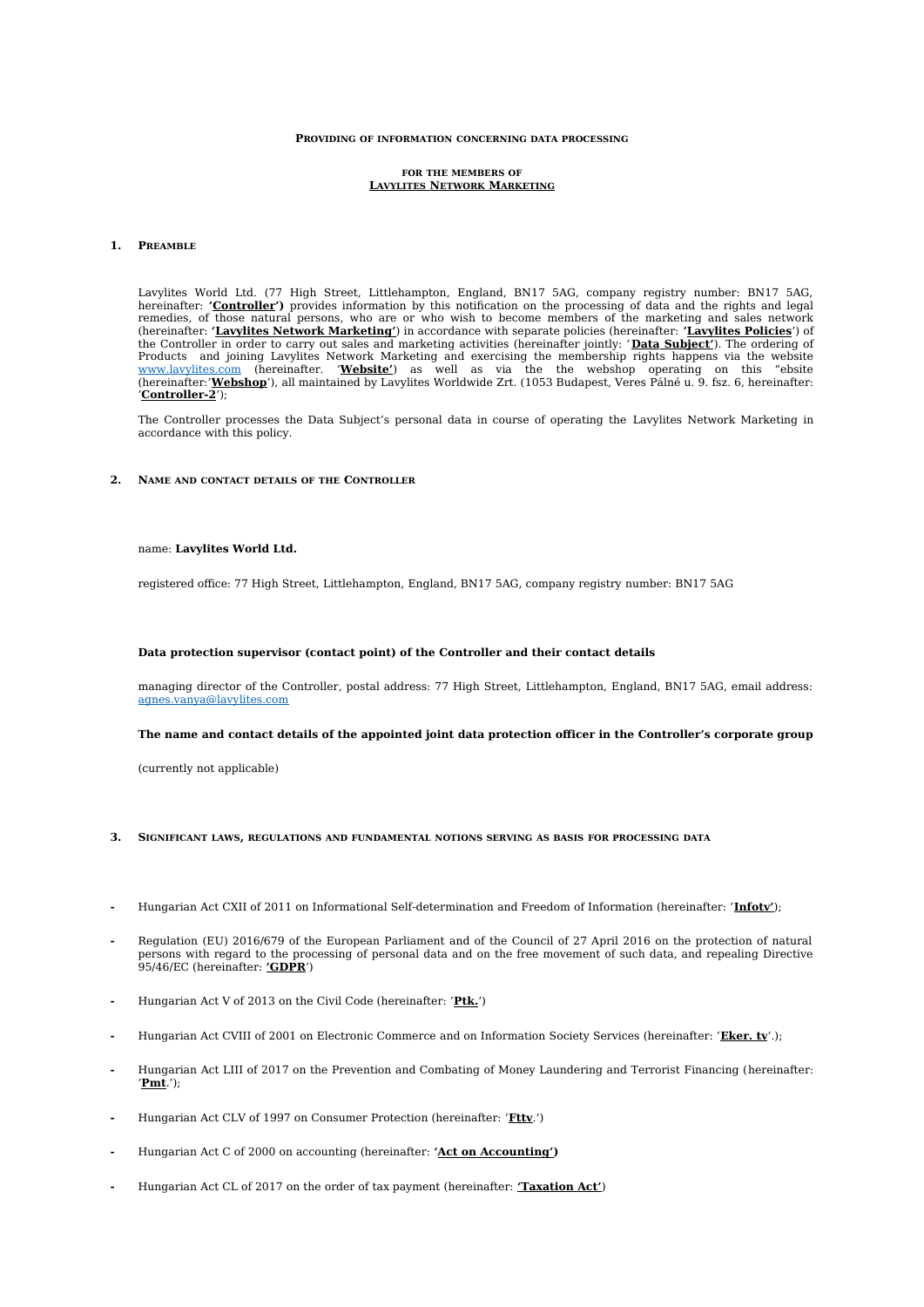**-** The Controller's at all times effective Data Processing and Data Protection Policy (hereinafter: '**Privacy Policy**') is available on the Controller's website. The fundamental notions in connection to the processing and protection of personal data are included in the Privacy Policy's relevant chapter.

## **4. THE PURPOSES OF THE DATA PROCESSING**

The Controller processes the **personal data** required and satisfactory to identify the private persons or the **executive officers, private person owners and beneficial private owners or other private persons acting in their place** of non-private person clients, as (jointly) Subjects who wish to establish contact, or a contractual relation, or who are already in an established contractual relation with the Controller in order **to monitor the creation, specification, modification of legal relationships and contracts** with private persons, legal persons and organisations without legal personality as clients who wish to become or already are members of Lavylites Network Marketing maintained and operated by the Controller; **to keep a register of payments** originating from the former and **to enforce claims** in connection to these payments; and **to answer and process comments or questions** and **to handle complaints**.

## **5. LEGAL BASIS OF DATA PROCESSING**

The legal basis of data processing in order to fulfil the agreement being concluded between the Data Subject (registering and acting as a member) and the Controller regarding the services of Lavylites Network Marketing aiming to provide these services, is **point (b) of Article 6 (1) of GDPR** ; that is the data processing is required to prepare or fulfil a contract in which the Subject is one of the parties, whilst the legal basis of claims originating from agreements is **point (f) of Article 6 (1) of GDPR**; that is the processing of data is necessary to enforce the Controller's legitimate interests. Furthermore the legal basis of data processing, regarding the Data Subject's personal data that is required by a legal act to be prescribed or transferred is **point (c) of Article 6 (1) of GDPR**; that is the processing of data is necessary to fulfil the Controller's legal obligations.

The legal basis of the data processing besides the above scope of personal data is **point (a) of Article 6 (1) of GDPR**, that is the Data Subject's consent.

# **6. SCOPE OF PROCESSED DATA AND THE SPECIFIC PURPOSE OF PROCESSING**

| Processed personal<br>and<br>data<br>its<br>categories                                                               | <b>Purpose</b><br>of<br>data<br>processing                                                                                                                                               | Legal basis of data<br>processing       | Period<br>of<br>processing                                                                                                                                                                                                                                                                                                                                                                                        | data Name of joint data<br>controller.<br>and<br>contact details of<br>their<br>representative and<br>data<br>protection<br>such<br>officer<br>(ii<br>For<br>the<br>exists).<br>Controller,<br>the<br>representative and<br>joint<br>data<br>protection<br>officer<br>appointed in the<br><b>Privacy Policy shall</b><br>always be regarded<br>as that. |
|----------------------------------------------------------------------------------------------------------------------|------------------------------------------------------------------------------------------------------------------------------------------------------------------------------------------|-----------------------------------------|-------------------------------------------------------------------------------------------------------------------------------------------------------------------------------------------------------------------------------------------------------------------------------------------------------------------------------------------------------------------------------------------------------------------|---------------------------------------------------------------------------------------------------------------------------------------------------------------------------------------------------------------------------------------------------------------------------------------------------------------------------------------------------------|
| Natural<br>person's<br>and<br>e-mail<br>name<br>address                                                              | Answering comments<br>and questions sent or<br>asked on the Website,<br>or<br>via<br>the<br>contact e-mail;<br>communication                                                             | Point (a) of Article 6<br>$(1)$ of GDPR | Until the withdrawal<br>of permission or 30<br>(thirty) days following<br>the answer to the<br>question (whichever<br>occurs sooner)                                                                                                                                                                                                                                                                              | The<br>Controller-2<br>transfers<br>the<br>comments submitted<br>on the Website and<br>Weboffice<br>operated<br>by him related to<br>Lavylites<br>Network<br>Marketing<br>to<br>Controller, as well as<br>answers the technical<br>IT<br>and<br>related<br>questions<br>in<br>connection<br>the<br>to<br>Website<br>the<br>or<br>Webshop.               |
| Natural<br>person's<br>name, e-mail address,<br>address,<br>username,<br>language,<br>sponsor's<br>name and password | Online identification,<br>determination<br>and<br>registering of rights<br>and qualifications of<br>members and those<br>who wish to become<br>members of Lavylites<br>Network Marketing | Point (b) of Article 6<br>$(1)$ of GDPR | Until the expiry of the<br>general statutes of<br>limitation period of 5<br>(five) years following<br>the termination of the<br>membership<br>in<br>Lavylites<br>Network<br>Marketing<br><i>(contractual</i> )<br>relationship) (Section<br>$6:22.$ (1) of Ptk.).<br>Pursuant to Act on<br>Accounting, the term<br>of data processing is<br>8<br>(eight)<br>years<br>following<br>the<br>termination<br>of<br>the | The<br>Controller-2<br>through and in order<br>to the maintenance<br>and operation of the<br>Weboffice<br>operated<br>him.<br>the<br>by<br>Controller-2 in order<br>to record and account<br>the orders placed in<br>the Webshop within<br>Lavylites<br>Network<br>Marketing.                                                                           |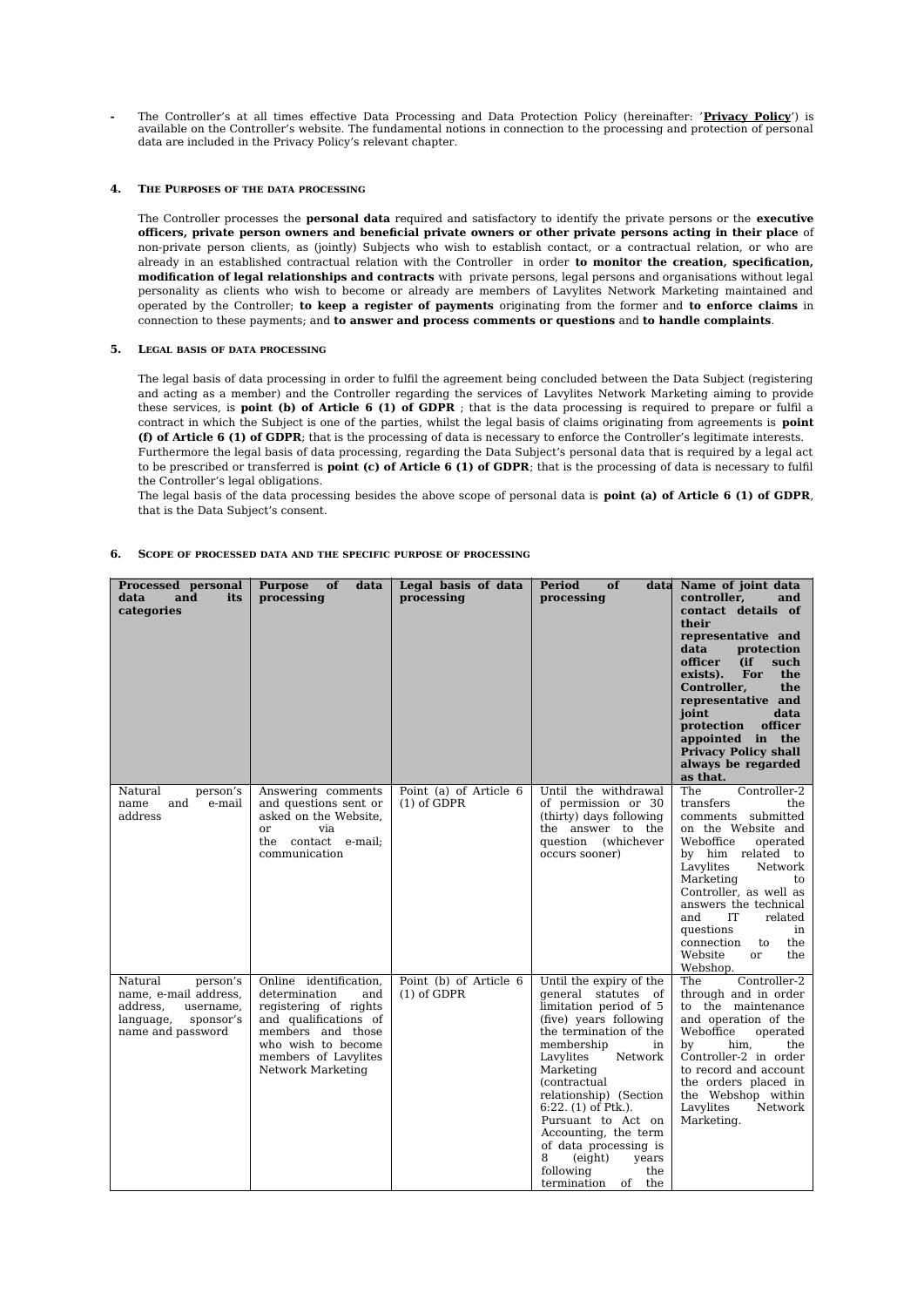| Natural person's tax                                                                                                     | Finalisation<br>of                                                                                                                                                                                           | Point (b) of Article 6                                            | membership<br>(contract) regarding<br>the data processed<br>with a view to issue<br>and<br>preserve<br>accounting<br>documents<br>(Section<br>169. (2) of Act on<br>Accounting).<br>Processing<br>and<br>preserving<br>accounting<br>documents: until the<br>lapse of right to<br>charge tax, which<br>means 5 (five) years<br>after the end of the<br>year of the<br>tax<br>declaration based on<br>the given accounting<br>document<br>(Section)<br>47. $(1)$ and 164. $(1)$ of<br>the Taxation Act)<br>Until the expiry of the                                                                                                                                                                                                                                                                                                                                                         | The<br>Controller-2                                                                                                                                                                                                                                    |
|--------------------------------------------------------------------------------------------------------------------------|--------------------------------------------------------------------------------------------------------------------------------------------------------------------------------------------------------------|-------------------------------------------------------------------|-------------------------------------------------------------------------------------------------------------------------------------------------------------------------------------------------------------------------------------------------------------------------------------------------------------------------------------------------------------------------------------------------------------------------------------------------------------------------------------------------------------------------------------------------------------------------------------------------------------------------------------------------------------------------------------------------------------------------------------------------------------------------------------------------------------------------------------------------------------------------------------------|--------------------------------------------------------------------------------------------------------------------------------------------------------------------------------------------------------------------------------------------------------|
| ID no., bank account<br>number (IBAN and<br>SWIFT), name<br>and<br>address of account-<br>holder bank, ID card<br>number | identification.<br>establishment<br>and<br>recording of rights<br>and qualifications of<br>actual<br>and<br>prospective<br>members of Lavylites<br>Network Marketing<br>performing<br>payments to them       | $(1)$ of GDPR                                                     | general statutes of<br>limitation period of 5<br>(five) years following<br>the termination of the<br>membership<br>in<br>Lavylites<br>Network<br>Marketing<br><i>(contractual</i><br>relationship) (Section<br>$6:22.$ (1) of Ptk.).<br>Pursuant to Act on<br>Accounting, the term<br>of data processing is<br>8<br>(eight)<br>years<br>following<br>the<br>termination of the<br>membership<br>(contract) regarding<br>the data processed<br>with a view to issue<br>and<br>preserve<br>accounting<br>documents<br>(Section<br>169. (2) of Act on<br>Accounting).<br>Processing<br>and<br>preserving accounting<br>documents: until the<br>lapse of right to<br>charge tax,<br>which<br>means 5 (five) years<br>after the end of the<br>of<br>the<br>tax<br>year<br>declaration based on<br>the given accounting<br>document<br>(Section<br>47. (1) and 164. (1) of<br>the Taxation Act) | through and in order<br>to the maintenance<br>and operation of the<br>Weboffice<br>operated<br>by<br>him,<br>the<br>Controller-2 in order<br>to record and account<br>the orders placed in<br>the Webshop within<br>Lavylites<br>Network<br>Marketing. |
| Natural<br>person's<br>phone number, Skype<br>ID, photo                                                                  | Facilitating<br>communication<br>within<br>Lavylites<br>Network Marketing                                                                                                                                    | Point (a) of Article 6<br>$(1)$ of GDPR                           | Until withdrawal of<br>consent                                                                                                                                                                                                                                                                                                                                                                                                                                                                                                                                                                                                                                                                                                                                                                                                                                                            | Controller-2 in course<br>and with the purpose<br>operating<br>of<br>the<br>Weboffice and other<br>promotional tools;                                                                                                                                  |
| Natural<br>person's<br>name, address<br>The<br>personal data                                                             | enforce<br>the<br>to<br>Controller's<br>claims<br>originating from the<br>aforementioned legal<br>relationships<br>(handling, collecting<br>receivables, enforcing<br>other claims)<br>conduct<br>The<br>and | Point (f) of Article 6<br>$(1)$ of GDPR<br>Point (b) of Article 6 | Until the expiry of the<br>general<br>limitation<br>period of 5 (five)<br>years following the<br>termination<br>of<br>the<br>membership<br>(contractual<br>relationship)<br>or<br>in<br>case of enforcement<br>of claims on either<br>the Controller's<br>or<br>against the Controller<br>on the Data Subject's<br>following the<br>side,<br>binding<br>final<br>and<br>evaluation<br>of<br>the<br>claim (Section 6:22.<br>$(1)$ of Ptk.).<br>Until the expiry of the                                                                                                                                                                                                                                                                                                                                                                                                                     | none<br>The Controller-2<br>in                                                                                                                                                                                                                         |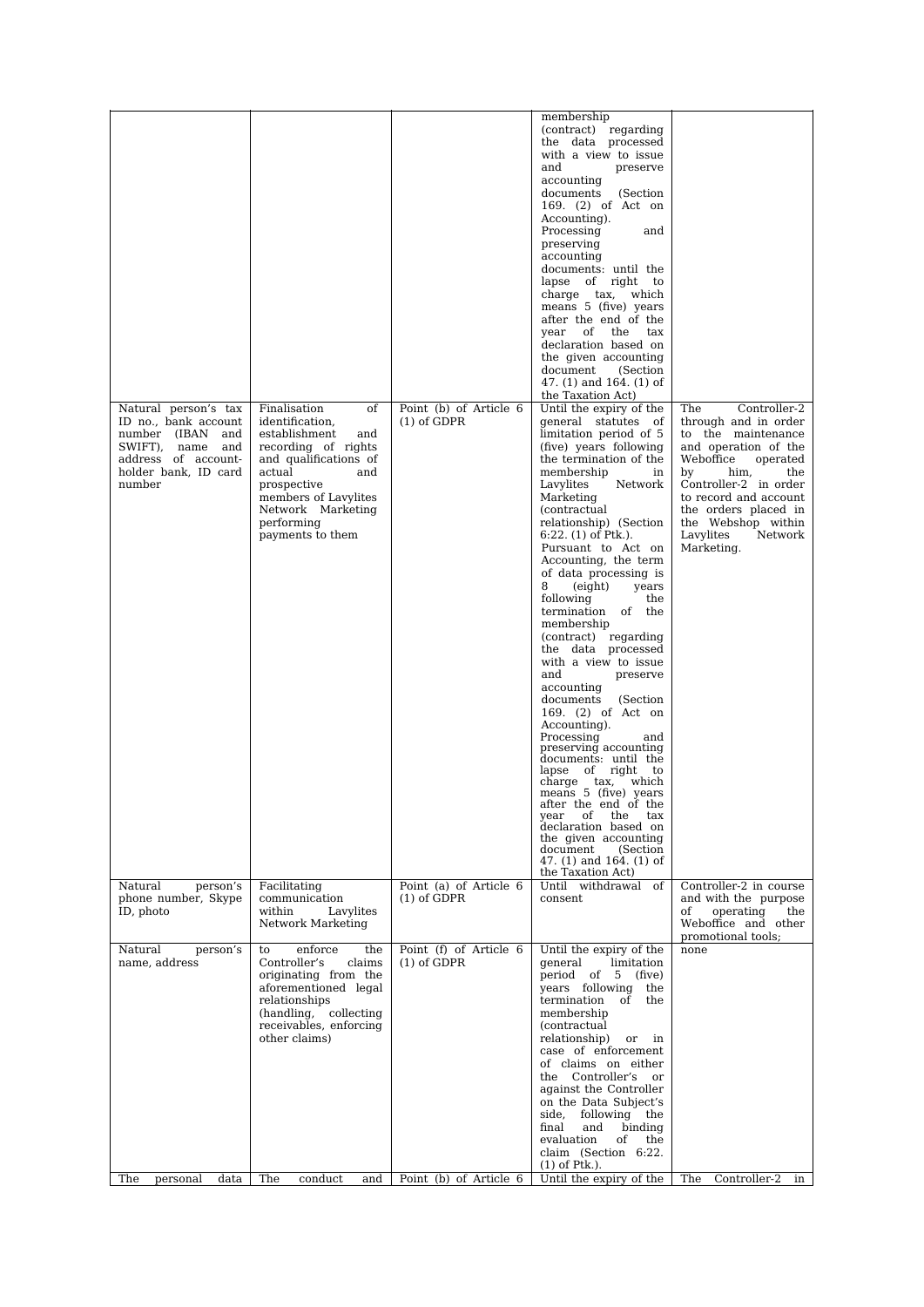| required through the                        | of ethical<br>execution | $(1)$ of GDPR          | of<br>qeneral<br>statutes | order to execute the     |
|---------------------------------------------|-------------------------|------------------------|---------------------------|--------------------------|
| of ethical,<br>conduct                      | and<br>internal         |                        | limitation period of 5    | resolution,<br>or        |
| conciliatory and other                      | processes pursuant to   |                        | (five) years following    | measure of a specific    |
| internal<br>processes                       | the Lavylites Polices   |                        | the final closing of      | process.                 |
| related<br>t.o<br>or                        |                         |                        | processes.                | In order to conduct a    |
| concerning a<br>qiven                       |                         |                        |                           | third<br>the<br>process, |
| Subject,<br>Data<br>as                      |                         |                        |                           | parties participating    |
| prescribed<br>$_{\rm bv}$<br>the            |                         |                        |                           | pursuant to the actual   |
| Controller as part of                       |                         |                        |                           | Lavylites Policies       |
| Lavylites<br>Network                        |                         |                        |                           |                          |
| Marketing (all of the                       |                         |                        |                           |                          |
| Data<br>Subject's                           |                         |                        |                           |                          |
| data<br>personal                            |                         |                        |                           |                          |
| the<br>$\mathbf{b} \mathbf{v}$<br>processed |                         |                        |                           |                          |
| Controller)                                 |                         |                        |                           |                          |
| subscribing<br>The                          | Regular sending of      | Point (a) of Article 6 | Until<br>withdrawal of    | none                     |
| person's:                                   | electronic newsletters  | $(1)$ of GDPR          | consent                   |                          |
| full name                                   | the<br>presenting       |                        |                           |                          |
| e-mail address                              | his<br>Controller,      |                        |                           |                          |
|                                             | services,<br>events.    |                        |                           |                          |
|                                             | offers<br>promotional   |                        |                           |                          |
| in case of a minor                          | and<br>Lavylites        |                        |                           |                          |
| under the age of 14:                        | Network Marketing in    |                        |                           |                          |
| parent's<br>or                              | other ways              |                        |                           |                          |
| quardian's name,                            |                         |                        |                           |                          |
| e-mail address.                             |                         |                        |                           |                          |
|                                             |                         |                        |                           |                          |

Manners of physical keeping of data may include: printed document, electronic data

The ones who may access the data at the Controller: manager, employees at consumer supports, logistics,

distribution and financial department.

The data is stored in the Controller's main office and own servers.

### **7. PROCESSING OF DATA, TRANSFER OF DATA**

The Controller informs Data Subjects that those shall be entitled to access and process the data, to whom the access to the data is indispensable to fulfilment of their function. Within the Controller's organisation the Data Subjects' personal data shall be transferred exclusively in accordance with purpose limitation and access shall only be granted in case of an adequate purpose. The transfer of data between the Controller's centre and individual departments is necessary to fulfil the public functions in the most efficient manner, and to ensure the legal, financial and technical conditions of performing functions, but it shall always happen in accordance with purpose limitation.

The Controller may transfer the Data Subject's data to a third party, in addition to the aforementioned, based on the written consent of the Data Subject or to fulfil a legal requirement. Pursuant to point (f) of Article 13 (1) of GDPR the Controller states, that they do not transfer data handled by them to a third country or an international organisation at the time this notification. The Controller during the processing of data uses the data processors and for purposes always as set out in the Privacy Policy.

### **8. THE DATA SUBJECT'S RIGHTS**

Data Subject may require information of the processing of their personal data, and may require access to their personal data, the rectification of their personal data, the erasure of their data on the Controller's e-mail address, and the restriction of data processing. The Controller must bring to the Subject's attention their decision regarding these within 30 (thirty) days after the arrival of the request.

### **Right of access**

Data Subject shall have the right to obtain from the controller confirmation as to whether or not personal data concerning him or her are being processed, and, where that is the case, access to the personal data.